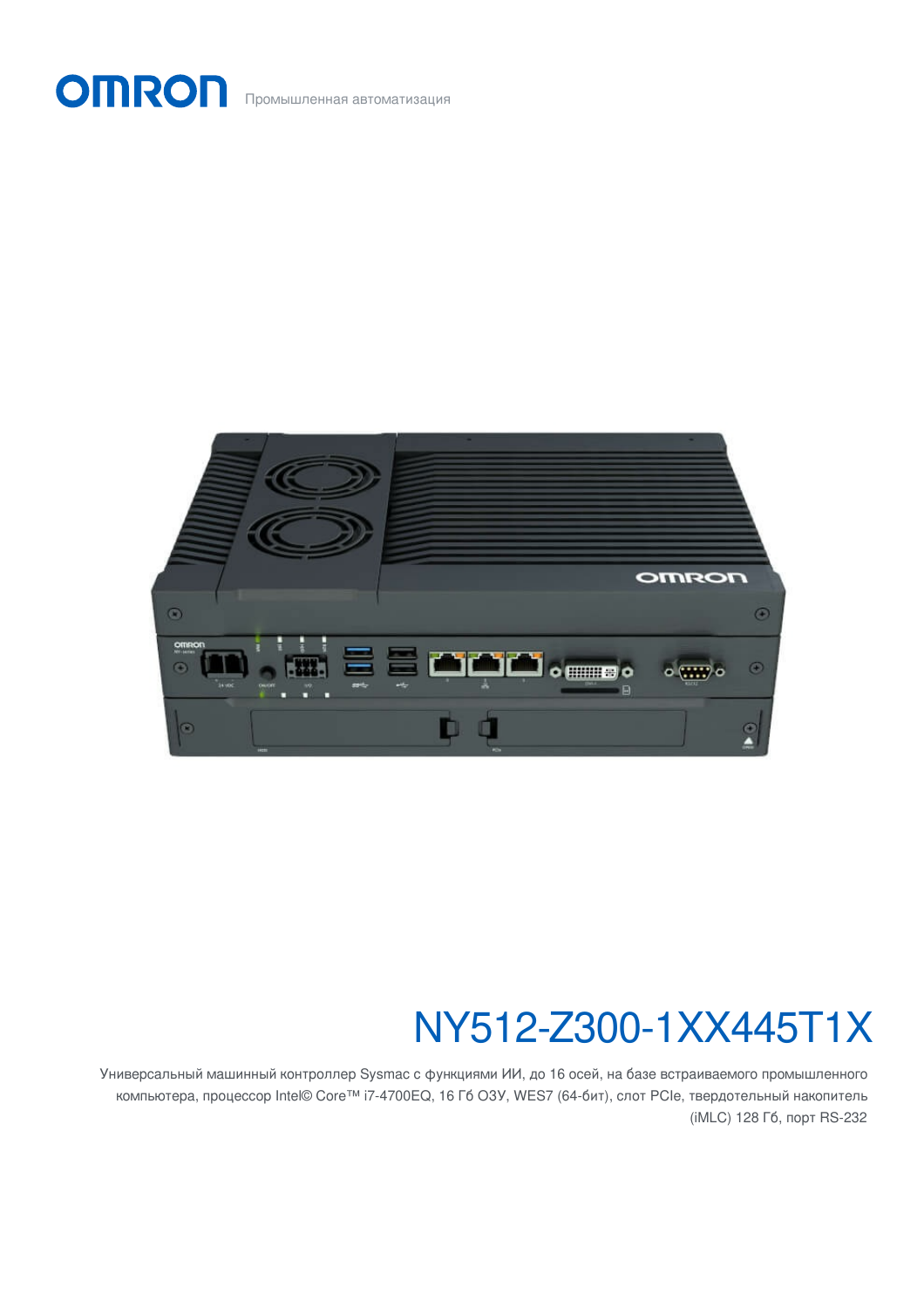# Технические характеристики

| <b>IPC type</b>                | Box PC                                                                 |
|--------------------------------|------------------------------------------------------------------------|
| <b>Controller type</b>         | Al Machine Control                                                     |
| Max. number of motion axes     | 16 axes                                                                |
| <b>Processor family</b>        | Intel® Core™ i5                                                        |
| <b>Processor specification</b> | 7440EQ (2.9 GHz)                                                       |
| <b>Cooling method</b>          | Active cooling (fan)                                                   |
| <b>Memory</b>                  | 32 GB RAM (non ECC)                                                    |
| <b>Storage</b>                 | 256 GB SSD                                                             |
| <b>Operating system</b>        | Windows 10 IoT Enterprise 2019 LTSB - 64 bit                           |
| <b>Expansion slot</b>          | 1 x PCIe slot (X4 lanes)                                               |
| <b>Modular port</b>            | <b>RS-232</b>                                                          |
|                                |                                                                        |
| <b>Communication port(s)</b>   | EtherCAT Master, EtherNet/IP, Ethernet TCP/IP, Serial RS-<br>232C, USB |
| Video output                   | DVI-I                                                                  |
| <b>Material housing</b>        | Aluminium, black                                                       |
| Degree of protection (IP)      | <b>IP20</b>                                                            |
| <b>Operating temperature</b>   | $0-55$ °C                                                              |
| <b>Supply voltage DC</b>       | 20.4-28.8 V                                                            |
| Height                         | 89 mm                                                                  |
| Width                          | 282 mm                                                                 |
| <b>Depth</b>                   | 195 mm                                                                 |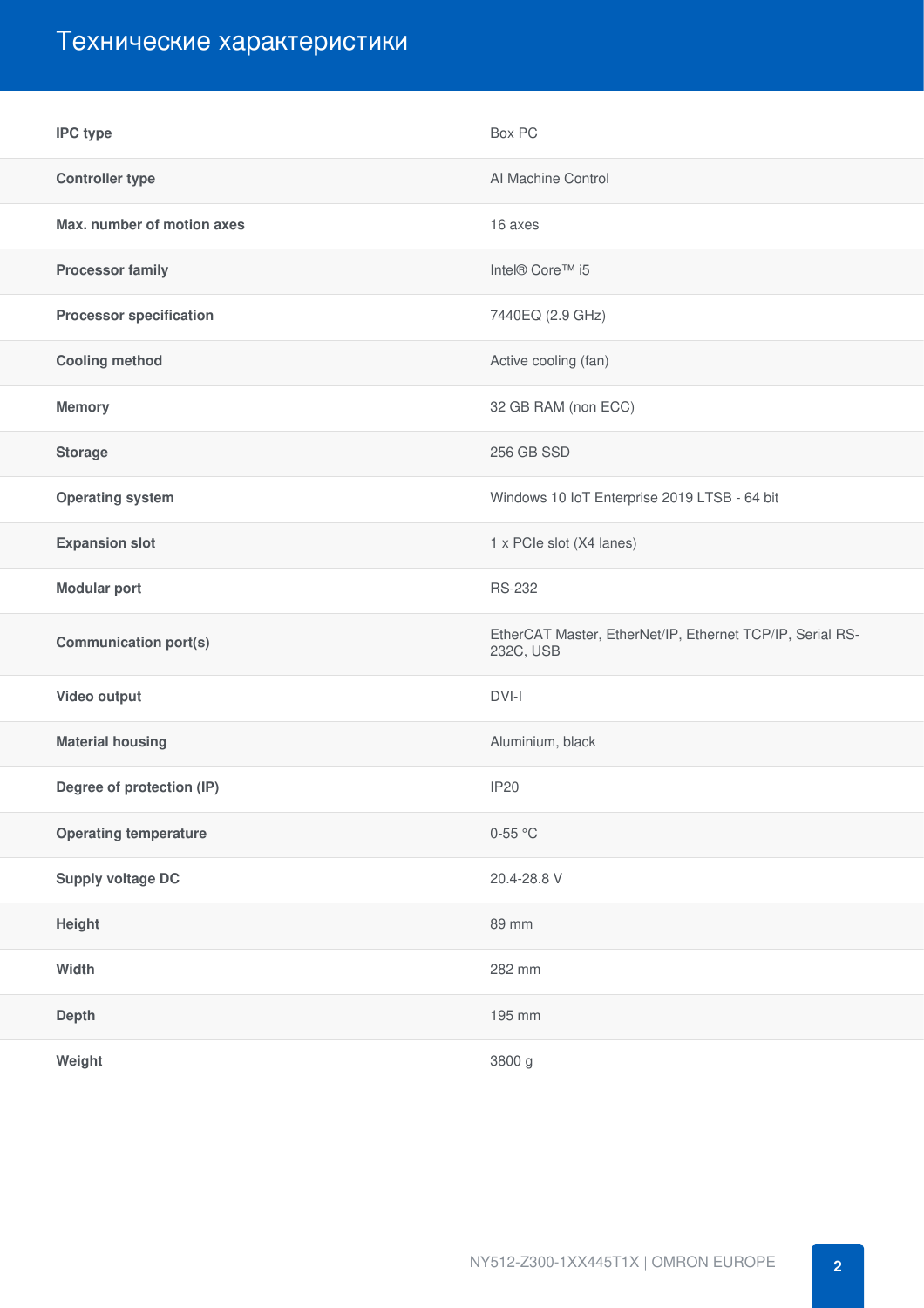## Дополнительные принадлежности

|    | <b>FH-VUAB 2M</b>    | Vision system accessory FH USB cable touch panel 2 m                                            |
|----|----------------------|-------------------------------------------------------------------------------------------------|
|    | <b>FH-VUAB 5M</b>    | Vision system accessory FH USB cable touch panel 5 m                                            |
|    | <b>NY000-AB01</b>    | Wall mount bracket for Box PC                                                                   |
|    | <b>NY000-AC00 2M</b> | DVI cable 2 m                                                                                   |
|    | <b>NY000-AC00 5M</b> | DVI cable 5 m                                                                                   |
|    | <b>NYM12W-C1000</b>  | Industrial Monitor, 12.1" display with capacitive touchscreen, Build-in<br>mounting, DVI-D port |
|    | <b>NYM15W-C1000</b>  | Industrial Monitor, 15.4" display with capacitive touchscreen, Build-in<br>mounting, DVI-D port |
|    | <b>NYM19W-C1000</b>  | Industrial Monitor, 18.5" display with capacitive touchscreen, Build-in<br>mounting, DVI-D port |
| Į, | S8BA-24D24D240LF     | UPS, DIN rail type, DC-DC, 10A, 240W                                                            |
|    | <b>S8BW-C02</b>      | UPS Connection cable (CONTACT)                                                                  |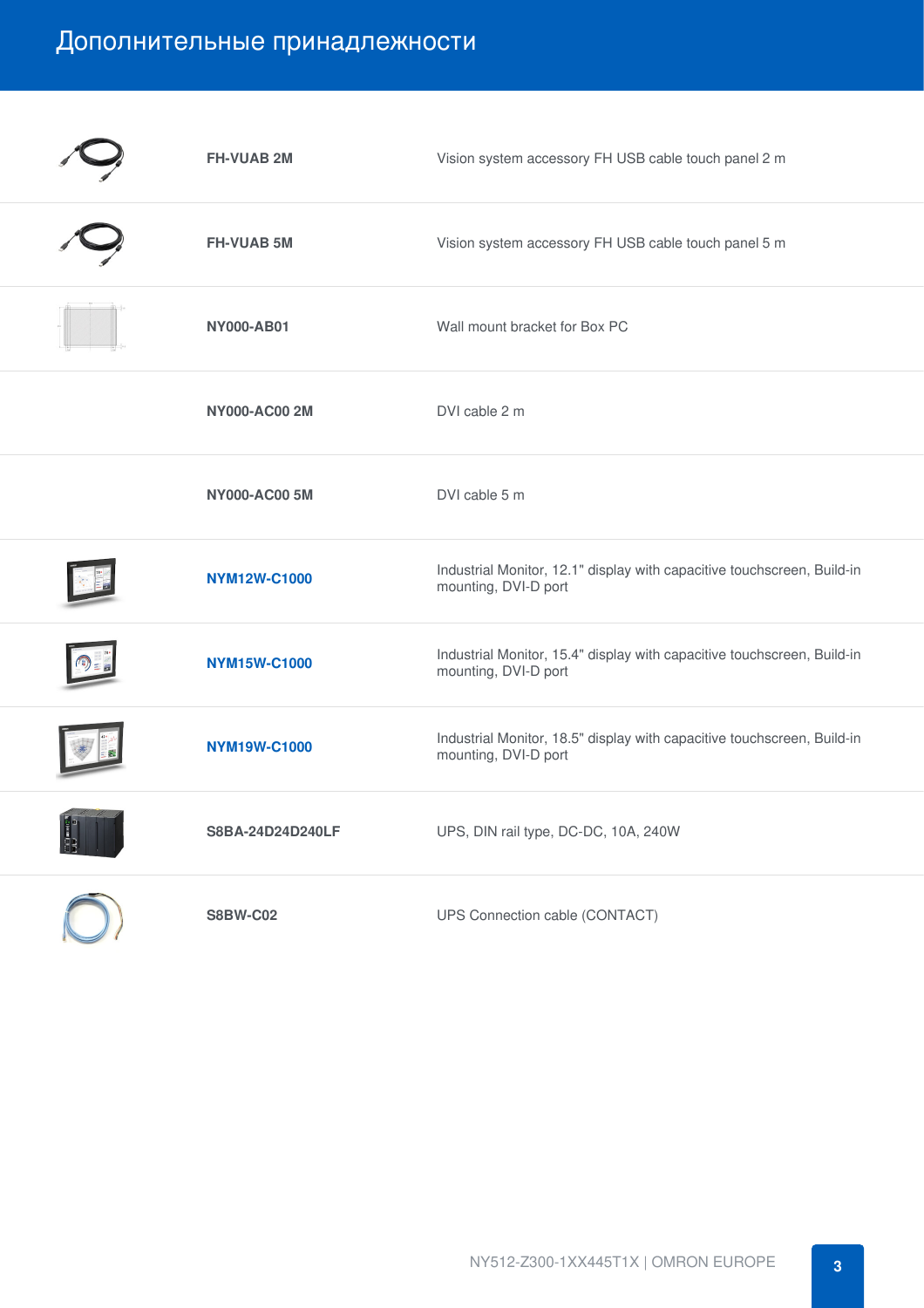### Запасные части



**CJ1W-BAT01** Battery for CJ1M PLCs

**NY000-AF00** Spare part fan kit

**NY000-AK00** Spare part accessory kit (connectors, drive bracket, screws, etc)